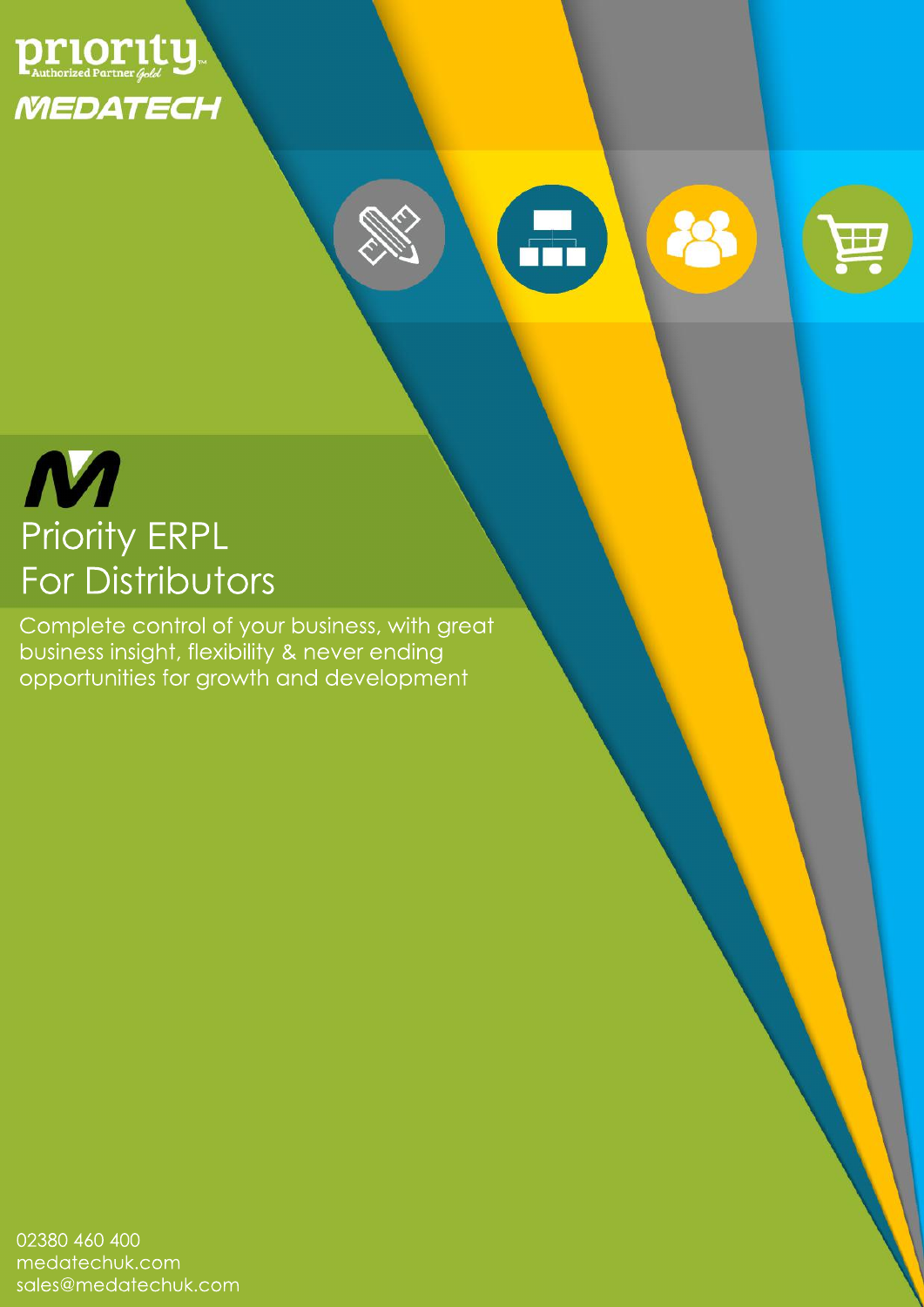# A Complete Solution for Distributors...

Monitoring carrier performance, maintaining visibility into supply chains, and providing accurate and up-to-date information about shipments and supply chain performance is the challenge for distributors, freight forwarders, logistic service providers and 3PLs. Having a handle on what is in every warehouse, every truck and every shipment at any given time, as well as being on top of what is in the pipeline is crucial. Business Process Management features allow you to set up rules and conditions, and to receive alerts or notifications when certain conditions are met.

Priority's built in CRM functionality can help you manage and streamline customer order management. Better tracking and visibility will enable you to anticipate customer demands and analyse profitability so that you can focus on increasing and retaining your most profitable customers. Fully integrated supply chain management will enable you to optimise logistics networks, manage transportation and varehousing operations, and provide other value-added services to your customers.

Every aspect of your business can be interconnected with Priority, including purchase planning and requisitions, delivery scheduling and shipments, contracts, and billing. Finances, billing, procurement and administration are all unified within the same program, providing consolidated information for quicker and more accurate analysis, and more efficient processes.

Customer

Service





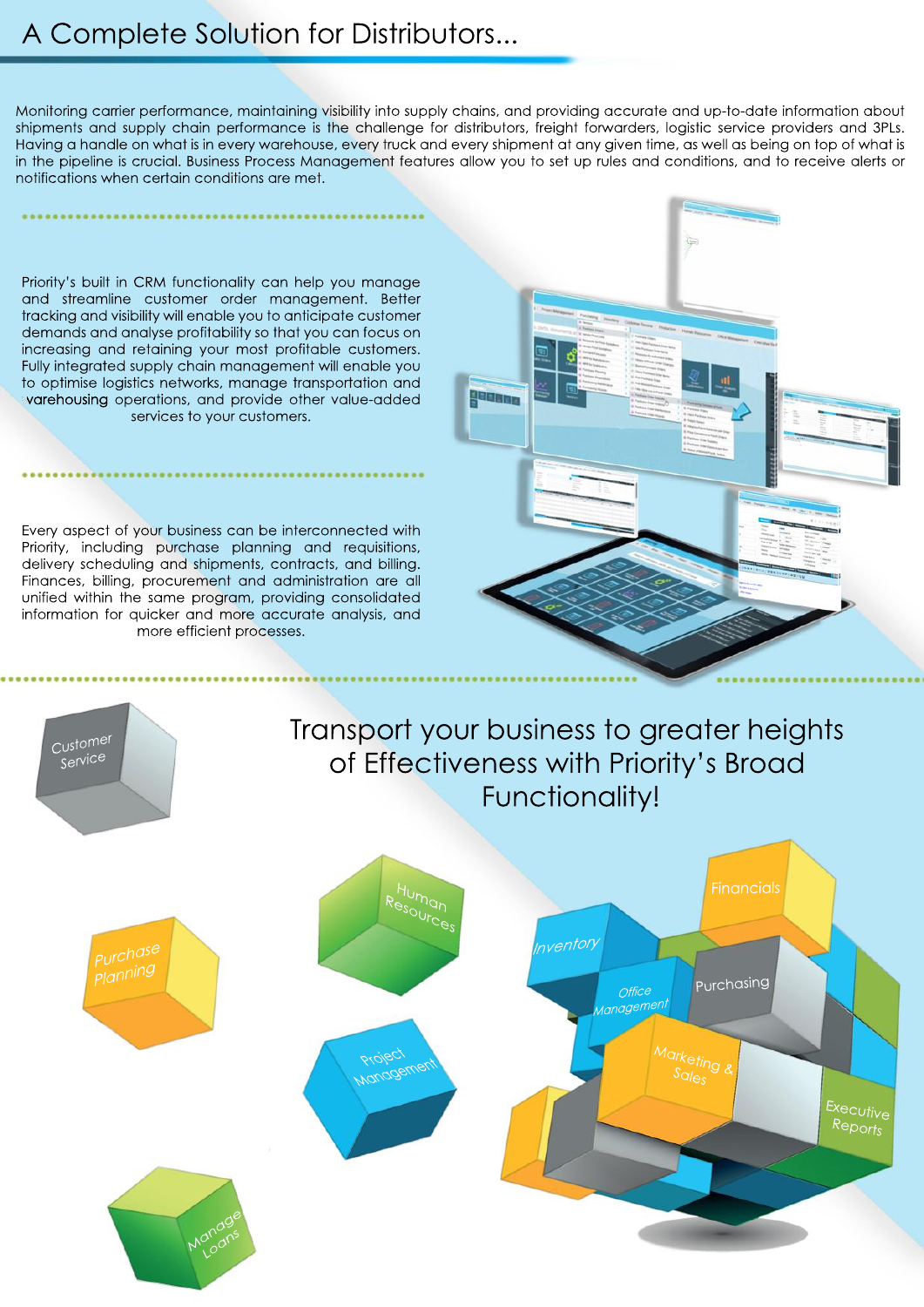## **Office** Management& Executive Reporting

Management of contact lists & appointment diaries. Human resources complete management of personnel records including holiday requests & approval. Built in email that integrates fully with other email systems. Executive information system available for drilling down into & analysing operational data / transactions.

upports multiple warehouses with balances. Indexidad

Upkeep of suppliers **item certificates,** multiple currency price lists with purchase requisitions& authorisation process.

**SFDC** using handheld devices PDA smartphone access allowing remote access without anyGPRS signal. Mobile

**Module** includes all ledgers, budgets, fixed assets, profit & cost centres, cash management& financial reports. Financials

trutex

# Customer Case Study

Established in 1865 Trutex is the single largest school brand. They distribute their school & sports wear through independent retailers. In 2006, David Storey, the MD of Trutex Ltd recognised the need for an IT system to help them continue their success. The main issues driving the need for change were that an unintegrated system created inefficiencies over stocking in some areas & then shortages in others, a large amount of time & resources were spent on processes such as mailing invoices, statements & order confirmation. The inefficiencies within the warehouse led to poor customer service & a loss of customers due to this.

Marketing & Sales

trutex

Maintains customer and telemarketing prospect details, to do lists and appointment calendars. Multiple currency price lists opportunities & quotations. Orders can be traced from planning to shipment with sales forecasting and a complete audit trail.

> Medatech implemented a completely integrated solution that provides total visibility across key areas of the business generating significant saving of efforts in all departments & processes. Priority has provided them with accurate stock & cost information. It provides the ability to manage demands across all elements of the supply chain. In Short, Priority ERP has provided Tutex with a completely automated environment in which to do business with its many & varied customers.

"Medatech's SFDC solution has led to reduced costs on overheads and correcting human error, whilst shipping higher stock volumes every day.

Looking back, I find it hard to imagine how we ever did without it.'

Helen Bradley - IT Manager - Trutex Limited